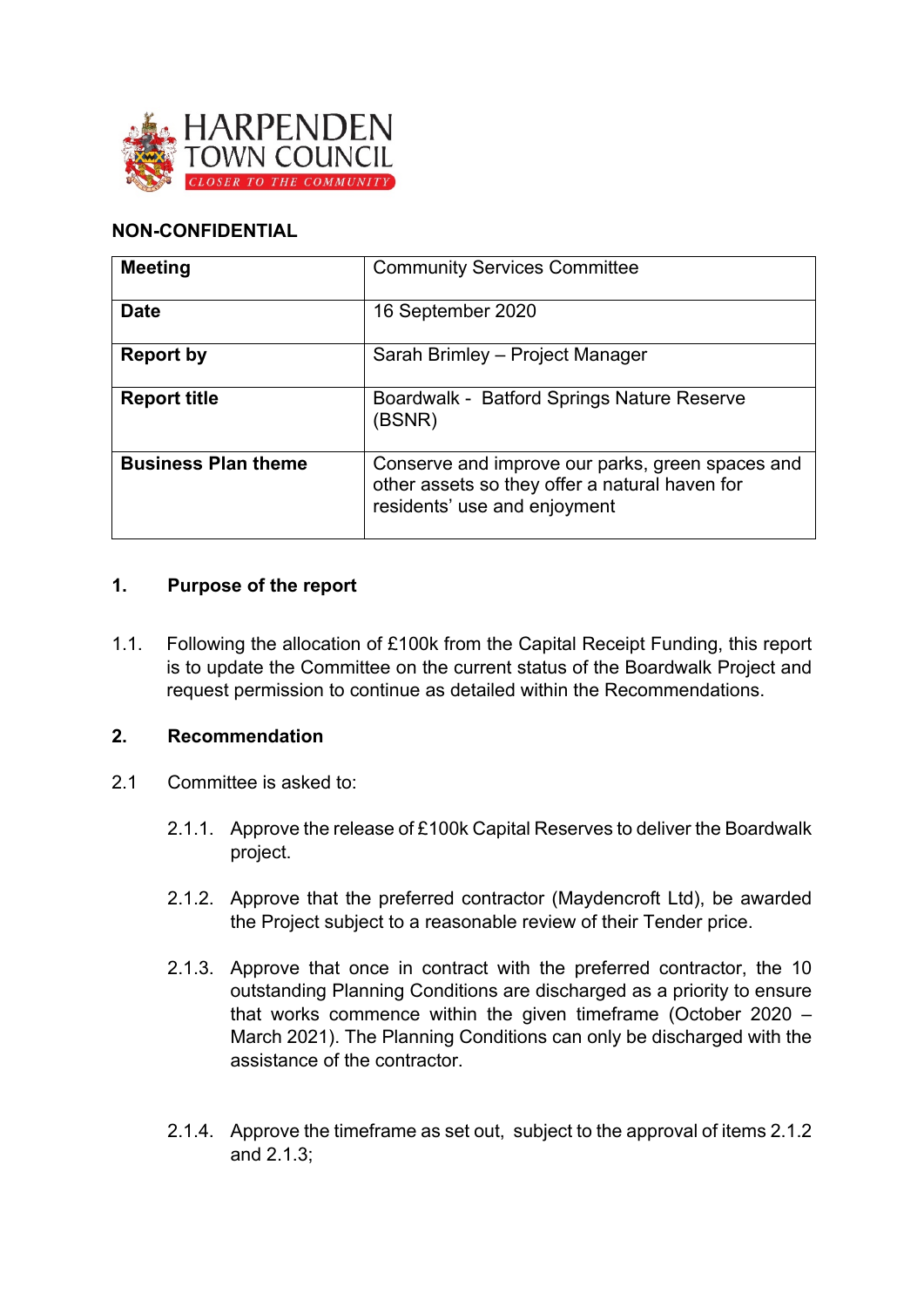| <b>Key Milestone</b>                                                                                                 | Due date                                                                                                           |
|----------------------------------------------------------------------------------------------------------------------|--------------------------------------------------------------------------------------------------------------------|
| Award Project to the preferred Contractor (subject to<br>reasonable tender price review)                             | 12 October 2020                                                                                                    |
| Update Batford Springs Volunteer group on project<br>status and relay update to The Harpenden Trust                  | 12 October 2020                                                                                                    |
| Submit evidence to discharge outstanding planning<br>conditions (circa 8 weeks duration dependent upon<br>case load) | 9 November 2020<br><i>(anticipated</i><br>discharge by 11<br>January 2021<br>allowing for the<br>Christmas period) |
| Tree Works (site clearance outside of nesting season)                                                                | 1 February 2021                                                                                                    |
| Submission of Environment Agency Commencement<br>Forms (min. 7 days before commencement)                             | 8 February 2021                                                                                                    |
| Works to commence on site (circa 12 week duration)                                                                   | 15 February 2021                                                                                                   |
| Design and Order of interpretation boards for the site                                                               | 1 March 2021                                                                                                       |
| <b>Submission of Environment Agency Completion Forms</b><br>(max.7 days after completion)                            | 4 May 2021                                                                                                         |
| Official opening of the Boardwalk (first day of school 1/2<br>term holidays).                                        | 31 May 2021                                                                                                        |

# **3. Background information**

- 3.1. The creation of a visitor Boardwalk within BSNR is one of six key development projects within the B.S.N.R Management Plan 2017-2022.
- 3.2. Both the Reedfen and the river repair have funding. The Reedfen will be funded through an external grant from the Harpenden Trust. The B.S.N.R Boardwalk Project was allocated £100k from the Capital Receipt Funding in May 2020.
- 3.3. Planning permission was obtained in 2018 encompassing both the Reedfen Habit and Boardwalk Projects.
- 3.4. These works must commence before July 2021 to comply with the condition that they must start before the expiration of three years from when permission was granted.
- 3.5. A Planning Amendment will need to be submitted as there is a change to the plans which was demanded by the EA in order to get the EA permit, and also because of the new spoils deposit location.
- 3.6. Following the tender assessment, the preferred contractor was notified, though due to funding the project was later paused. However, they have continued to